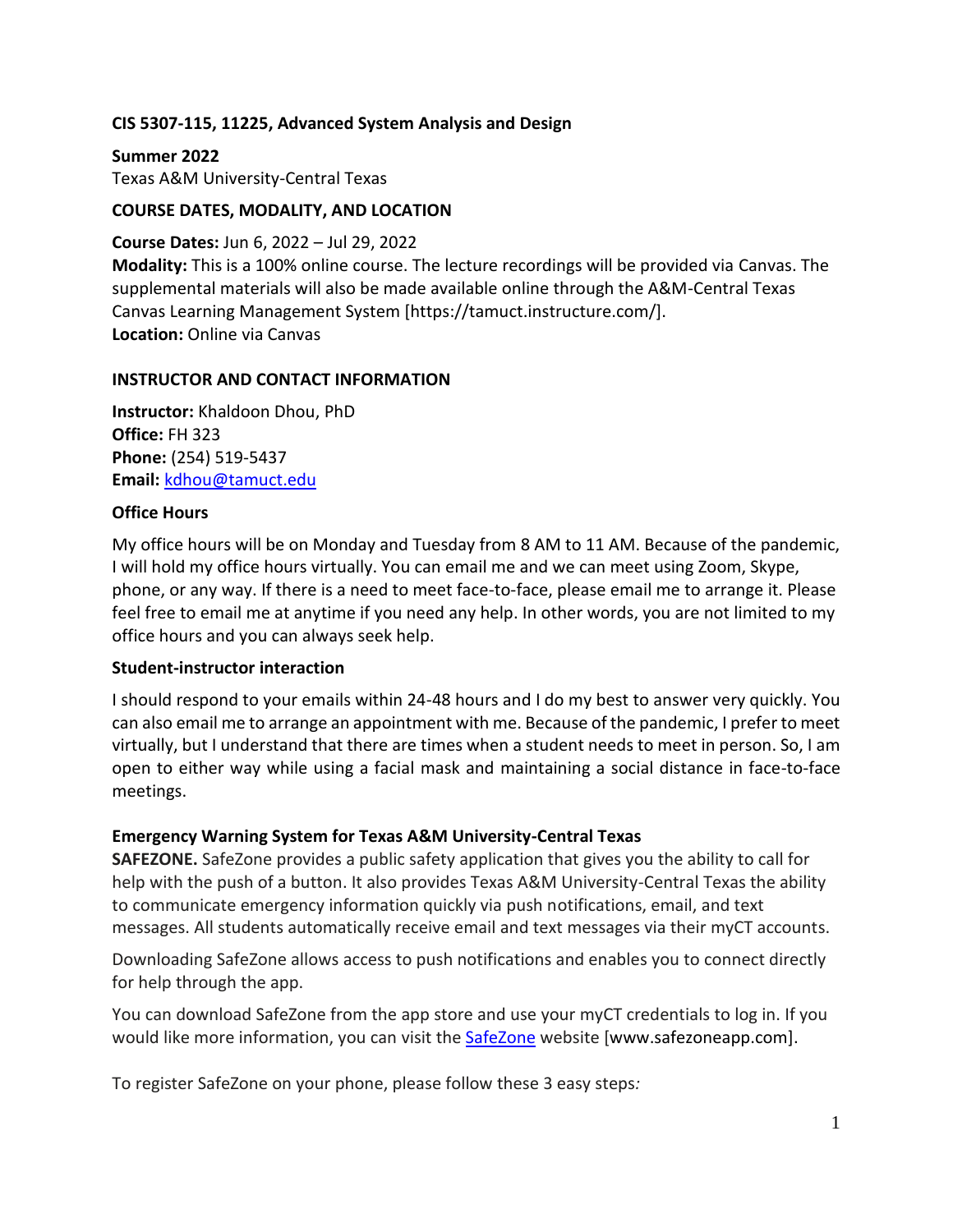- 1. Download the SafeZone App from your phone store using the link below:
	- o [iPhone/iPad:](https://apps.apple.com/app/safezone/id533054756) [https://apps.apple.com/app/safezone/id533054756]
	- o [Android Phone / Tablet](https://play.google.com/store/apps/details?id=com.criticalarc.safezoneapp)
		- [https://play.google.com/store/apps/details?id=com.criticalarc.safezoneapp]
- 2. Launch the app and enter your myCT email address (e.g. {name}@tamuct.edu)
- 3. Complete your profile and accept the terms of service

## **COURSE INFORMATION**

## **Course Overview and description**

Examine system analysis and design processes. Students will be introduced to comparative development methodologies and modeling tools including project management and cost benefit analysis, information systems planning and project identification and selection, requirements collection and structuring, process modeling, conceptual and logical data modeling, database design and implementation, design of the human-computer interface, system implementation, system maintenance and change management.

## **Course Objective or Goal**

## **Student Learning Outcomes**

- Students will design and explain each of the different parts of a Computer Information System.
- Students will examine system components, identify how they are used and relate the pieces to the system whole.
- Students will complete an information system project to develop system analysis & design skill.
- Students will learn about the tools used to create various software design artifacts.
- Students will explore and discuss current topics and developments in system analysis and design field.
- Students will evaluate career options in system analysis and design field.

## **Competency Goals Statements (certification or standards)**

NA

# **Required Reading and Textbook(s)**

System Analysis and Design: An Object Oriented Approach with UML, 5th Edition, by Dennis, Wixom, Tegarden. ISBN-13: 978-1118804674 ISBN-10: 1118804678 Student Companion Site: <http://bcs.wiley.com/he-bcs/Books?action=index&bcsId=9422&itemId=1118804678>

Note: A student of this institution is not under any obligation to purchase a textbook from a university-affiliated bookstore. The same textbook may also be available from an independent retailer, including an online retailer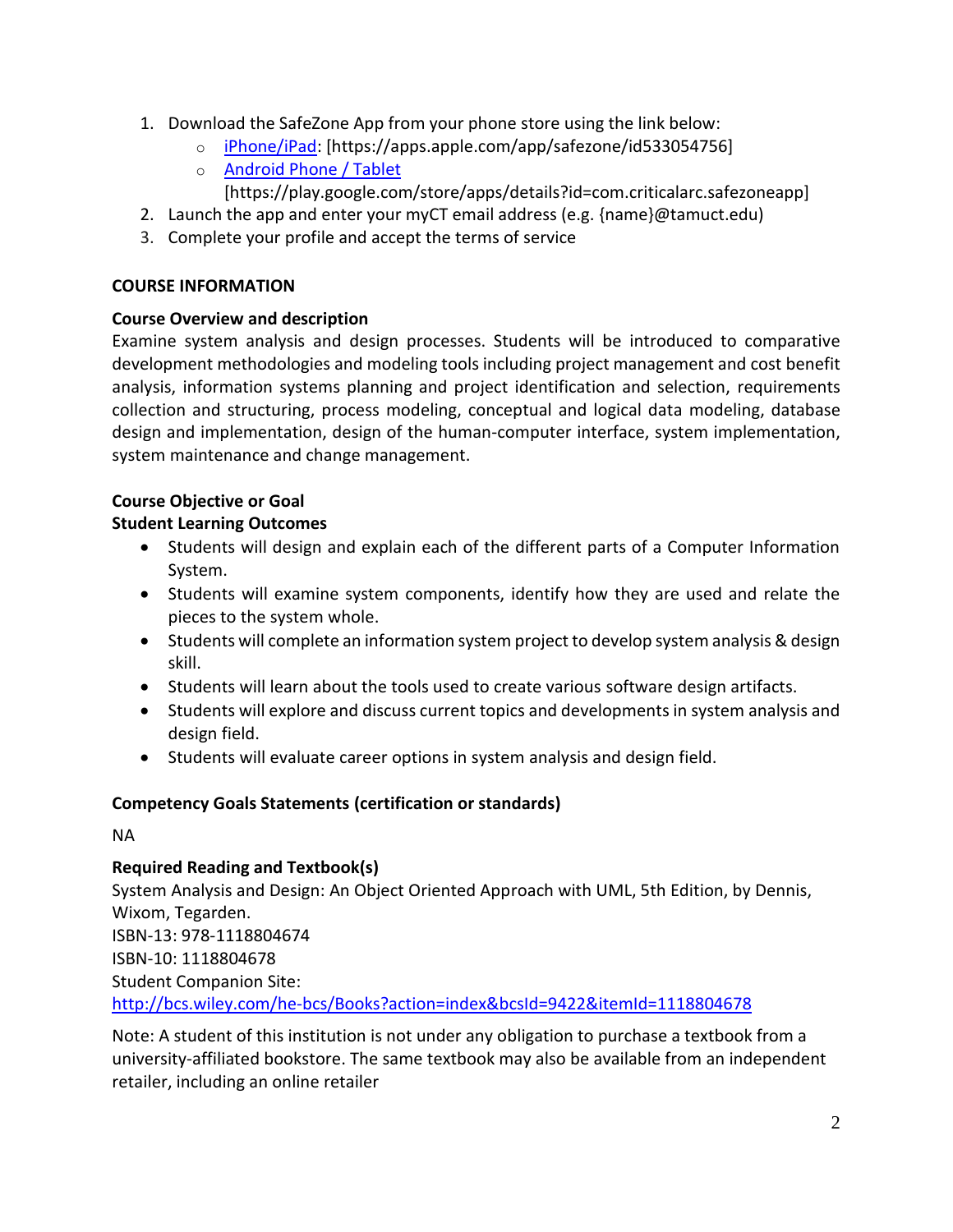#### **COURSE REQUIREMENTS**

Exams: There will be two exams: midterm and final. Each is worth 15 points (15%). Details about the midterm and final exams will be provided to you in the class.

Assignments: During the semester, you will get different assignments that measure your understanding to the material. Some of these assignments will be related to your project and you need to integrate them at the end of the semester into your final project report. Multiple submissions before the deadline are allowed. You need to zip the files before submission if the assignment has multiple files. Before you submit any assignment, run it on your computer and make sure it works. In addition, you need to submit a screenshot to prove that your code works. Assignments are worth 30 points (30%)

Discussions: There will see many graded discussions that are worth 20 points (20%). The purpose of these discussions is to stimulate your thinking of the material presented in the class and to help you connect and learn from other students.

Final project: The final project report is the compilation of all the milestones along with some additional material as will be requested by the instructor. It is the responsibility of each student to integrate all my comments in the final document. More information will be provided on Canvas. The project report is worth 20 points.

#### **Grading Criteria Rubric and Conversion**

| <b>Item</b>                              | Points | Percentage |
|------------------------------------------|--------|------------|
| Exams                                    | 30     | 30%        |
| <b>Assignments</b>                       | 30     | 30%        |
| <b>Discussions</b>                       | 20     | 20%        |
| project <sub>20</sub><br>Final<br>report |        | 20%        |
| Total                                    | 100    | 100%       |

The final grade for the course will be based upon the following:

| Grade | Percentage |  |
|-------|------------|--|
|       | 90-100%    |  |
| B     | 80-89%     |  |
|       | 170-79%    |  |
|       | 60-69%     |  |
|       | 10-59%     |  |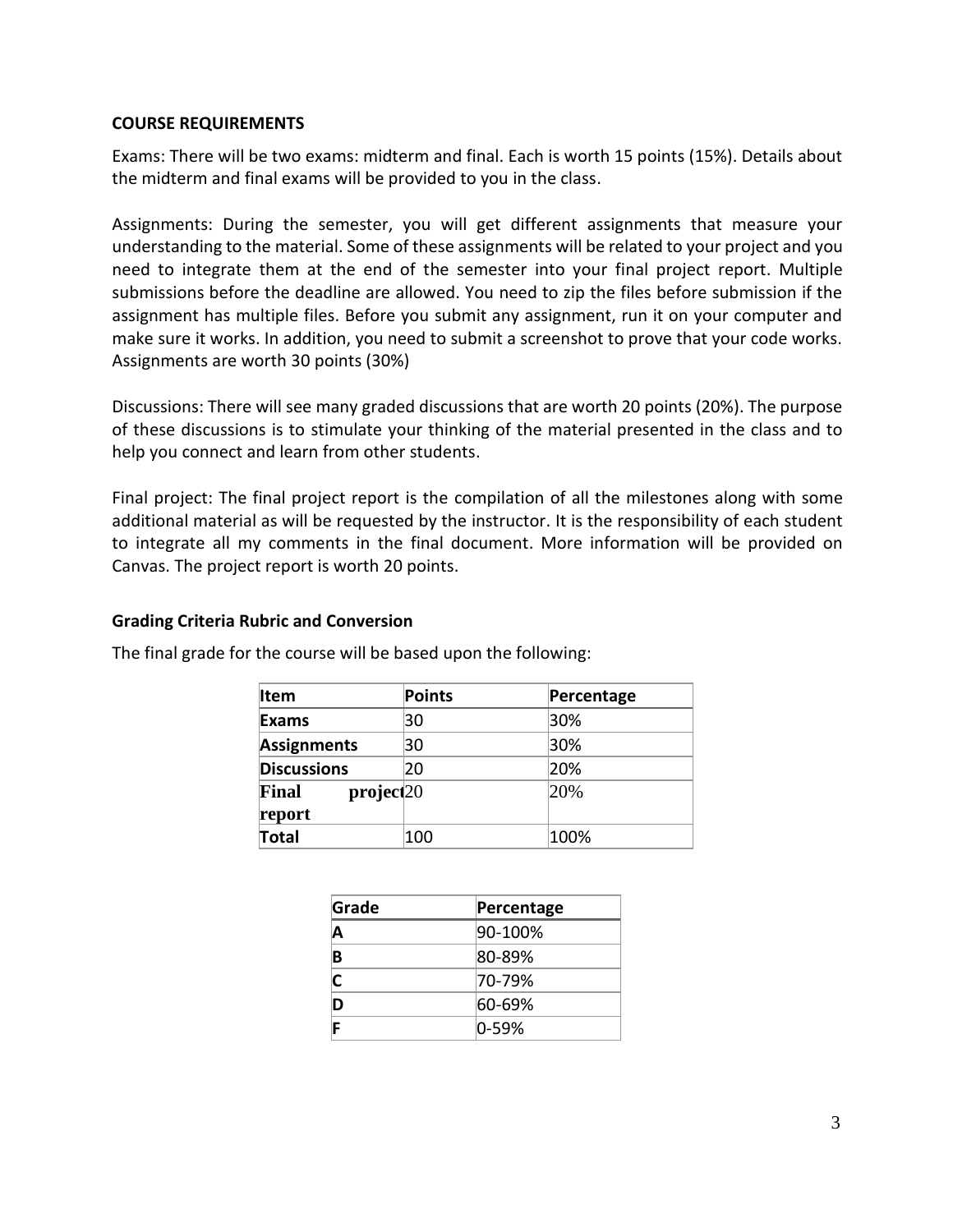### **Posting of Grades**

All student grades will be posted on the Canvas Grade Book and students should monitor their grading status through this tool. Grades will be posted within 7 days after of the due date

#### **Grading Policies**

I do not accept late work. However, I firmly believe that there are situations where a student cannot submit the work on time (i.e. sickness). If you believe you have a legitimate reason that did not allow you to finish the work and submit it by the deadline, please come and talk to me and depending on the situation, I can make an exception for you to make up the work. I always advise students to start working on the assignments as soon as they get them.

#### **COURSE OUTLINE AND CALENDAR**

#### **Complete Course Calendar**

| <b>Weeks</b>     | <b>Topics</b>                                         | <b>Assignments Due</b> |
|------------------|-------------------------------------------------------|------------------------|
| Week 1           | Syllabus                                              | Assignment 1           |
| Jun 6 – Jun 12   | Introduction to Systems Analysis and Discussion 1     |                        |
|                  | Design                                                |                        |
| Week 2           | <b>Project Management</b>                             | Assignment 2           |
| Jun 13 – Jun 19  | <b>Requirements Determination</b>                     |                        |
| Week 3           | Business Process and Functional Modeling Assignment 3 |                        |
| Jun 20 - Jun 26  | <b>Structural Modeling</b>                            | Discussion 2           |
| Week 4           | <b>Behavioral Modeling</b>                            | Midterm                |
| Jun 27 – Jul 3   |                                                       |                        |
| Week 5           | Moving on to Design                                   | Assignment 4           |
| Jul $4 -$ Jul 10 | Class and Method Design                               | Discussion 3           |
| Week 6           | Data Management Layer Design                          | Assignment 5           |
| Jul 11 - Jul 17  | Human-Computer<br>Interaction<br>Layer                |                        |
|                  | Design                                                |                        |
| Week 7           | Physical Architecture Layer Design                    | Assignment 6           |
| Jul 18 - Jul 24  | Construction                                          | Discussion 4           |
|                  | Installation and Operations                           |                        |
| Week 8           | Revision                                              | Final Exam             |
| Jul 25 - Jul 29  |                                                       | Final Project          |

Below is a tentative schedule that is subject to change by instructor

#### **Important University Dates**

| Date         | <b>Description</b>                                                                                                         |
|--------------|----------------------------------------------------------------------------------------------------------------------------|
| June 6, 2022 | Add, Drop, and Late Registration Begins for 10-, 8-<br>and First 5-Week Classes. \$25 Fee assessed for late<br>registrants |
| June 6, 2022 | Classes Begin for First 5-, 10-, and 8-Week Summer                                                                         |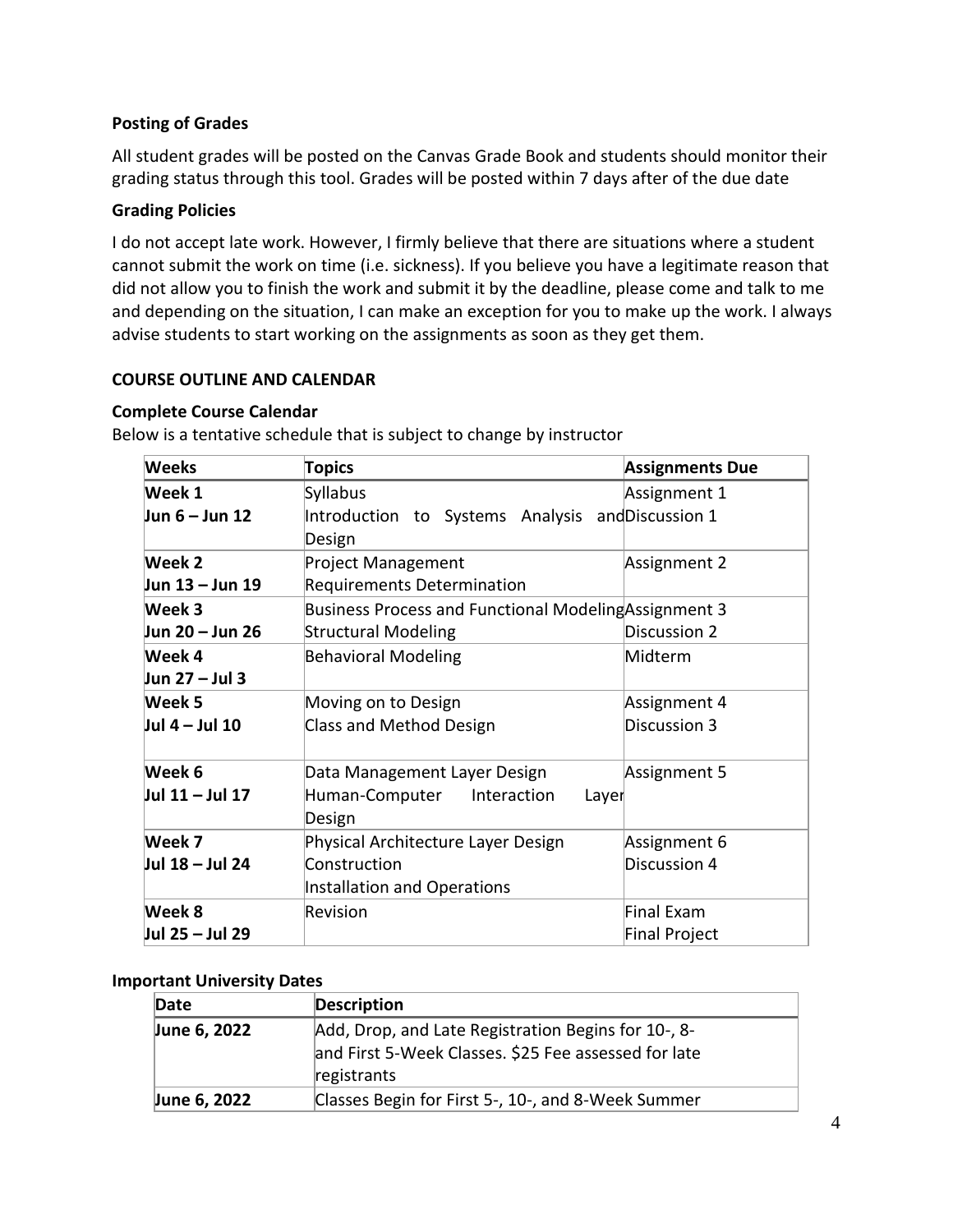|                       | Session                                               |  |
|-----------------------|-------------------------------------------------------|--|
| June 9, 2022          | Deadline to Drop First 5-Week Classes with No Record  |  |
| June 13, 2022         | Deadline to Drop 8-Week Classes with No Record        |  |
| June 21, 2022         | Deadline to Drop 10-Week Classes with No Record       |  |
| June 24, 2022         | Deadline to Drop First 5-Week Classes with a Quit (Q) |  |
|                       | or Withdraw (W)                                       |  |
| July 1, 2022          | Deadline for Summer Graduation Application            |  |
| July 1, 2022          | Deadline for School Counselor Program Applications    |  |
| July 4, 2022          | Independence Day (University Closed)                  |  |
| July 8, 2022          | <b>Classes End for First 5-Week Session</b>           |  |
| July 8, 2022          | Deadline to Withdraw from the University for First 5- |  |
|                       | <b>Week Classes</b>                                   |  |
| July 11, 2022         | Add, Drop, and Late Registration Begins for Second 5- |  |
|                       | Week Classes. \$25 Fee assessed for late registrants  |  |
| July 11, 2022         | <b>Classes Begin Second 5-Week Summer Session</b>     |  |
| July 12, 2022         | Deadline for Faculty Submission of First 5-Week Final |  |
|                       | Class Grades (due by 3pm)                             |  |
| July 14, 2022         | Deadline to Drop Second 5-Week Classes with No        |  |
|                       | Record                                                |  |
| July 23, 2022         | Deadline for Final Committee-Edited Theses with       |  |
|                       | Committee Approval Signatures for Summer Semester     |  |
|                       | to Graduate School Office                             |  |
| July 22, 2022         | Deadline to Drop 10-Week Classes with a Quit (Q) or   |  |
|                       | Withdraw (W)                                          |  |
| July 29, 2022         | <b>Classes End for 8-Week Session</b>                 |  |
| July 29, 2022         | Deadline to Drop Second 5-Week Classes with a Quit    |  |
|                       | (Q) or Withdraw (W)                                   |  |
| July 29, 2022         | Deadline to Withdraw from the University for 8 - Week |  |
|                       | Classes                                               |  |
| <b>August 1, 2022</b> | Deadline for GRE/GMAT Scores to Graduate School       |  |
|                       | Office                                                |  |
| <b>August 2, 2022</b> | Deadline for Faculty Submission of 8-Week Final Class |  |
|                       | Grades (due by 3pm)                                   |  |

## **TECHNOLOGY REQUIREMENTS AND SUPPORT**

#### **Technology Requirements**

This course will use the A&M-Central Texas Instructure Canvas learning management system. **We strongly recommend the latest versions of Chrome or Firefox browsers. Canvas no longer supports any version of Internet Explorer.**

Logon to A&M-Central Texas Canvas [https://tamuct.instructure.com/] or access Canvas through the TAMUCT Online link in myCT [https://tamuct.onecampus.com/]. You will log in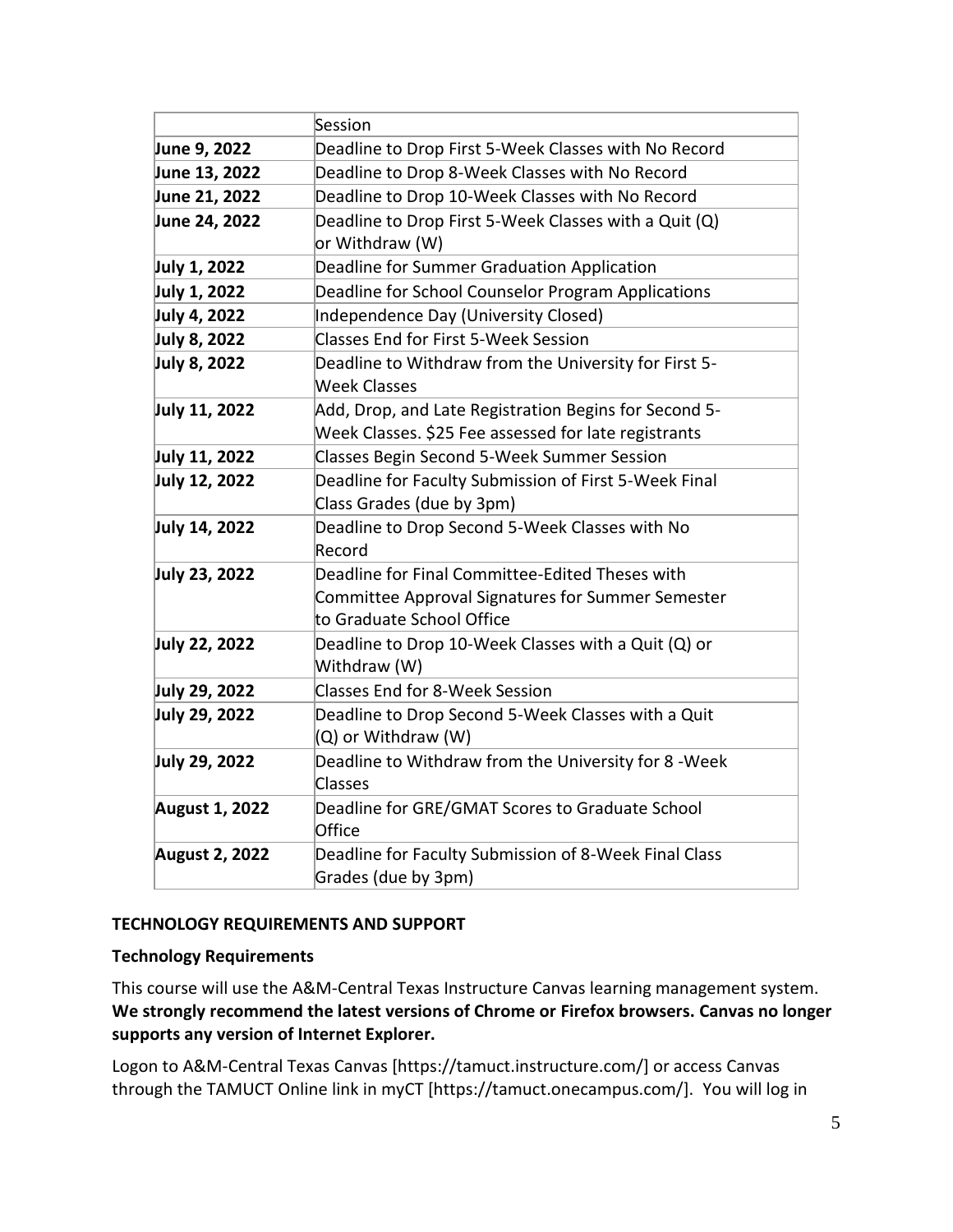through our Microsoft portal.

Username: Your MyCT email address. Password: Your MyCT password

#### **Canvas Support**

Use the Canvas Help link, located at the bottom of the left-hand menu, for issues with Canvas. You can select "Chat with Canvas Support," submit a support request through "Report a Problem," or call the Canvas support line: 1-844-757-0953.

For issues related to course content and requirements, contact your instructor.

#### **Online Proctored Testing**

A&M-Central Texas uses Proctorio for online identity verification and proctored testing. This service is provided at no direct cost to students. If the course requires identity verification or proctored testing, the technology requirements are: Any computer meeting the minimum computing requirements, plus web camera, speaker, and microphone (or headset). Proctorio also requires the Chrome web browser with their custom plug in.

## **Other Technology Support**

For log-in problems, students should contact Help Desk Central, 24 hours a day, 7 days a week

Email: [helpdesk@tamu.edu](mailto:helpdesk@tamu.edu) Phone: (254) 519-5466 [Web Chat:](http://hdc.tamu.edu/) [http://hdc.tamu.edu] *Please let the support technician know you are an A&M-Central Texas student.*

# **UNIVERSITY RESOURCES, PROCEDURES, AND GUIDELINES**

## **Drop Policy**

If you discover that you need to drop this class, you must complete the [Drop Request](https://federation.ngwebsolutions.com/sp/startSSO.ping?PartnerIdpId=https://eis-prod.ec.tamuct.edu:443/samlsso&SpSessionAuthnAdapterId=tamuctDF&TargetResource=https%3a%2f%2fdynamicforms.ngwebsolutions.com%2fSubmit%2fStart%2f53b8369e-0502-4f36-be43-f02a4202f612) Dynamic Form through Warrior Web.

[https://federation.ngwebsolutions.com/sp/startSSO.ping?PartnerIdpId=https://eisprod.ec.tamuct.edu:443/samlsso&SpSessionAuthnAdapterId=tamuctDF&TargetResource=https%3a %2f%2fdynamicforms.ngwebsolutions.com%2fSubmit%2fStart%2f53b8369e-0502-4f36-be43 f02a4202f612].

Faculty cannot drop students; this is always the responsibility of the student. The Registrar's Office will provide a deadline on the Academic Calendar for which the form must be completed. Once you submit the completed form to the Registrar's Office, you must go into Warrior Web and confirm that you are no longer enrolled. If you still show as enrolled, FOLLOW-UP with the Registrar's Office immediately. You are to attend class until the procedure is complete to avoid penalty for absence. Should you miss the drop deadline or fail to follow the procedure, you will receive an F in the course, which may affect your financial aid and/or VA educational benefits.

## **Academic Integrity**

Texas A&M University-Central Texas values the integrity of the academic enterprise and strives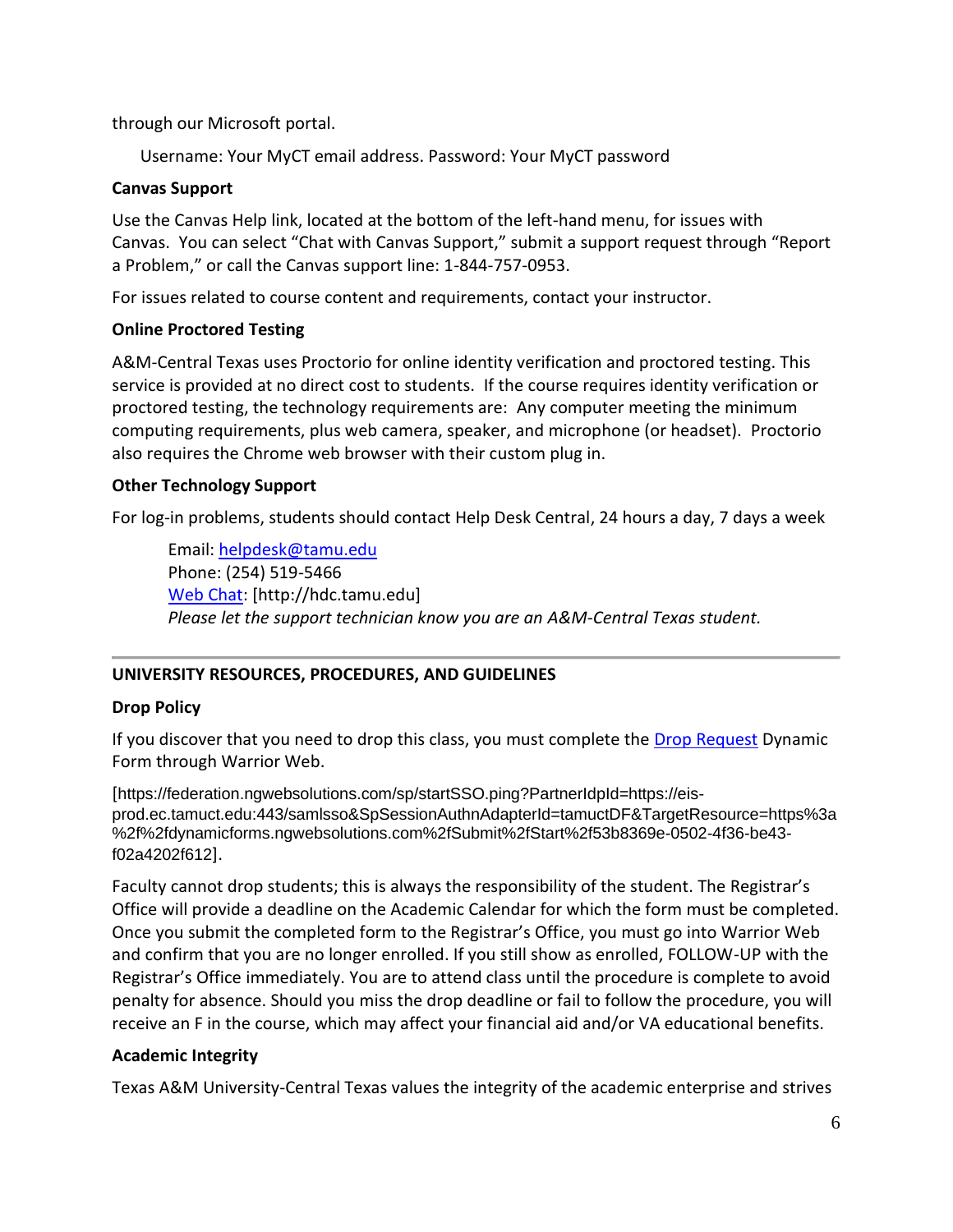for the highest standards of academic conduct. A&M-Central Texas expects its students, faculty, and staff to support the adherence to high standards of personal and scholarly conduct to preserve the honor and integrity of the creative community. Any deviation by students from this expectation may result in a failing grade for the assignment and potentially a failing grade for the course. All academic misconduct concerns will be referred to the Office of Student Conduct. When in doubt on collaboration, citation, or any issue, please contact your instructor before taking a course of action.

For more [information](https://nam04.safelinks.protection.outlook.com/?url=https%3A%2F%2Fwww.tamuct.edu%2Fstudent-affairs%2Fstudent-conduct.html&data=04%7C01%7Clisa.bunkowski%40tamuct.edu%7Ccfb6e486f24745f53e1a08d910055cb2%7C9eed4e3000f744849ff193ad8005acec%7C0%7C0%7C637558437485252160%7CUnknown%7CTWFpbGZsb3d8eyJWIjoiMC4wLjAwMDAiLCJQIjoiV2luMzIiLCJBTiI6Ik1haWwiLCJXVCI6Mn0%3D%7C1000&sdata=yjftDEVHvLX%2FhM%2FcFU0B99krV1RgEWR%2BJ%2BhvtoR6TYk%3D&reserved=0) regarding the Student Conduct process, [https://www.tamuct.edu/student-affairs/student-conduct.html].

If you know of potential honor violations by other students, you may [submit](https://nam04.safelinks.protection.outlook.com/?url=https%3A%2F%2Fcm.maxient.com%2Freportingform.php%3FTAMUCentralTexas%26layout_id%3D0&data=04%7C01%7Clisa.bunkowski%40tamuct.edu%7Ccfb6e486f24745f53e1a08d910055cb2%7C9eed4e3000f744849ff193ad8005acec%7C0%7C0%7C637558437485262157%7CUnknown%7CTWFpbGZsb3d8eyJWIjoiMC4wLjAwMDAiLCJQIjoiV2luMzIiLCJBTiI6Ik1haWwiLCJXVCI6Mn0%3D%7C1000&sdata=CXGkOa6uPDPX1IMZ87z3aZDq2n91xfHKu4MMS43Ejjk%3D&reserved=0) a report, [https://cm.maxient.com/reportingform.php?TAMUCentralTexas&layout\_id=0].

# **Academic Accommodations**

At Texas A&M University-Central Texas, we value an inclusive learning environment where every student has an equal chance to succeed and has the right to a barrier-free education. The Warrior Center for Student Success, Equity and Inclusion is responsible for ensuring that students with a disability receive equal access to the university's programs, services and activities. If you believe you have a disability requiring reasonable accommodations, please contact the Office of Access and Inclusion, WH-212; or call (254) 501-5836. Any information you provide is private and confidential and will be treated as such.

For more information, please visit our [Access & Inclusion](https://tamuct.instructure.com/courses/717) Canvas page (log-in required) [https://tamuct.instructure.com/courses/717]

# **Important information for Pregnant and/or Parenting Students**

Texas A&M University-Central Texas supports students who are pregnant and/or parenting. In accordance with requirements of Title IX and related guidance from US Department of Education's Office of Civil Rights, the Dean of Student Affairs' Office can assist students who are pregnant and/or parenting in seeking accommodations related to pregnancy and/or parenting. Students should seek out assistance as early in the pregnancy as possible. For more information, please visit [Student Affairs](https://www.tamuct.edu/student-affairs/pregnant-and-parenting-students.html) [https://www.tamuct.edu/student-affairs/pregnantand-parenting-students.html]. Students may also contact the institution's Title IX Coordinator. If you would like to read more about these [requirements and guidelines](http://www2.ed.gov/about/offices/list/ocr/docs/pregnancy.pdf) online, please visit the website [http://www2.ed.gov/about/offices/list/ocr/docs/pregnancy.pdf].

Title IX of the Education Amendments Act of 1972 prohibits discrimination on the basis of sex and gender–including pregnancy, parenting, and all related conditions. A&M-Central Texas is able to provide flexible and individualized reasonable accommodation to pregnant and parenting students. All pregnant and parenting students should contact the Associate Dean in the Division of Student Affairs at (254) 501-5909 to seek out assistance. Students may also contact the University's Title IX Coordinator.

# **Tutoring**

Tutoring is available to all A&M-Central Texas students, both virtually and in-person. Student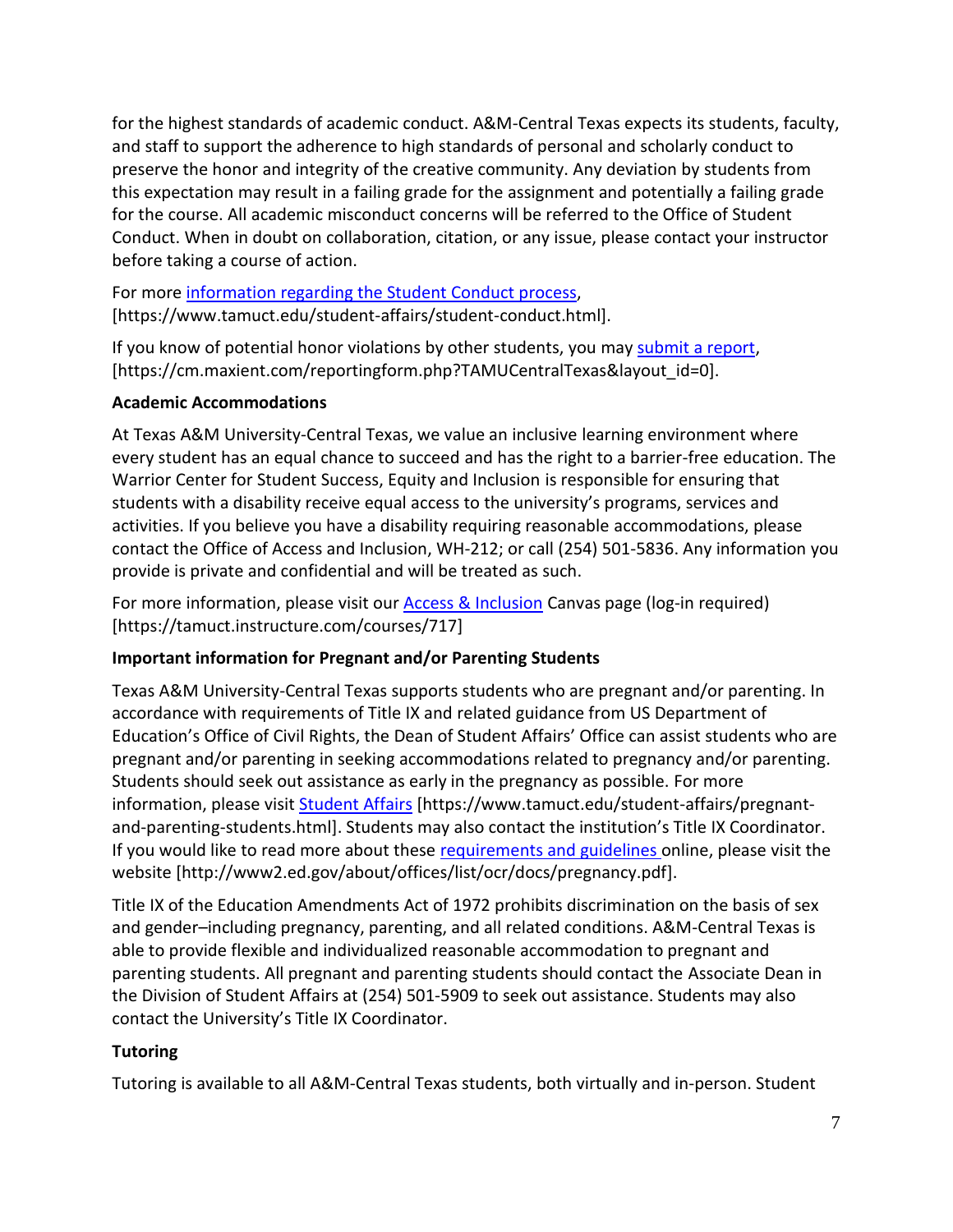success coaching is available online upon request.

If you have a question, are interested in becoming a tutor, or in need of success coaching contact the Warrior Center for Student Success, Equity and Inclusion at (254) 501-5836, visit the Warrior Center at 212 Warrior Hall, or by emailing [WarriorCenter@tamuct.edu.](mailto:WarriorCenter@tamuct.edu)

To schedule tutoring sessions and view tutor availability, please visit Tutor [Matching](https://tutormatchingservice.com/TAMUCT) [Services](https://tutormatchingservice.com/TAMUCT) [https://tutormatchingservice.com/TAMUCT] or visit the Tutoring Center in 111 Warrior Hall.

Chat live with a remote tutor 24/7 for almost any subject from on your computer! Tutor.com is an online tutoring platform that enables A&M-Central Texas students to log in and receive online tutoring support at no additional cost. This tool provides tutoring in over 40 subject areas except writing support. Access Tutor.com through Canvas.

## **University Writing Center**

Located in Warrior Hall 416, the University Writing Center (UWC) at Texas A&M University– Central Texas (A&M–Central Texas) is a free service open to all A&M–Central Texas students. For the Summer 2022 semester, the hours of operation are from 10:00 a.m.-4:00 p.m. Monday thru Thursday in Warrior Hall 416 (with online tutoring available every hour as well) with satellite hours available online only Monday thru Thursday from 6:00-9:00 p.m. and most Saturdays from 12:00-3:00 p.m.

Tutors are prepared to help writers of all levels and abilities at any stage of the writing process. While tutors will not write, edit, or grade papers, they will assist students in developing more effective composing practices. By providing a practice audience for students' ideas and writing, our tutors highlight the ways in which they read and interpret students' texts, offering guidance and support throughout the various stages of the writing process. In addition, students may work independently in the UWC by checking out a laptop that runs the Microsoft Office suite and connects to WIFI, or by consulting our resources on writing, including all of the relevant style guides. Whether you need help brainstorming ideas, organizing an essay, proofreading, understanding proper citation practices, or just want a quiet place to work, the UWC is here to help!

Students may arrange a one-to-one session with a trained and experienced writing tutor by making an appointment via [WCOnline](https://tamuct.mywconline.com/) at [https://tamuct.mywconline.com/]. In addition, you can email Dr. Bruce Bowles Jr. at bruce.bowles@tamuct.edu if you have any questions about the UWC, need any assistance with scheduling, or would like to schedule a recurring appointment with your favorite tutor.

## **University Library**

The University Library provides many services in support of research across campus and at a distance. We offer over 200 electronic databases containing approximately 400,000 eBooks and 82,000 journals, in addition to the 96,000 items in our print collection, which can be mailed to students who live more than 50 miles from campus. Research guides for each subject taught at A&M-Central Texas are available through our website to help students navigate these resources. On campus, the library offers technology including cameras, laptops, microphones,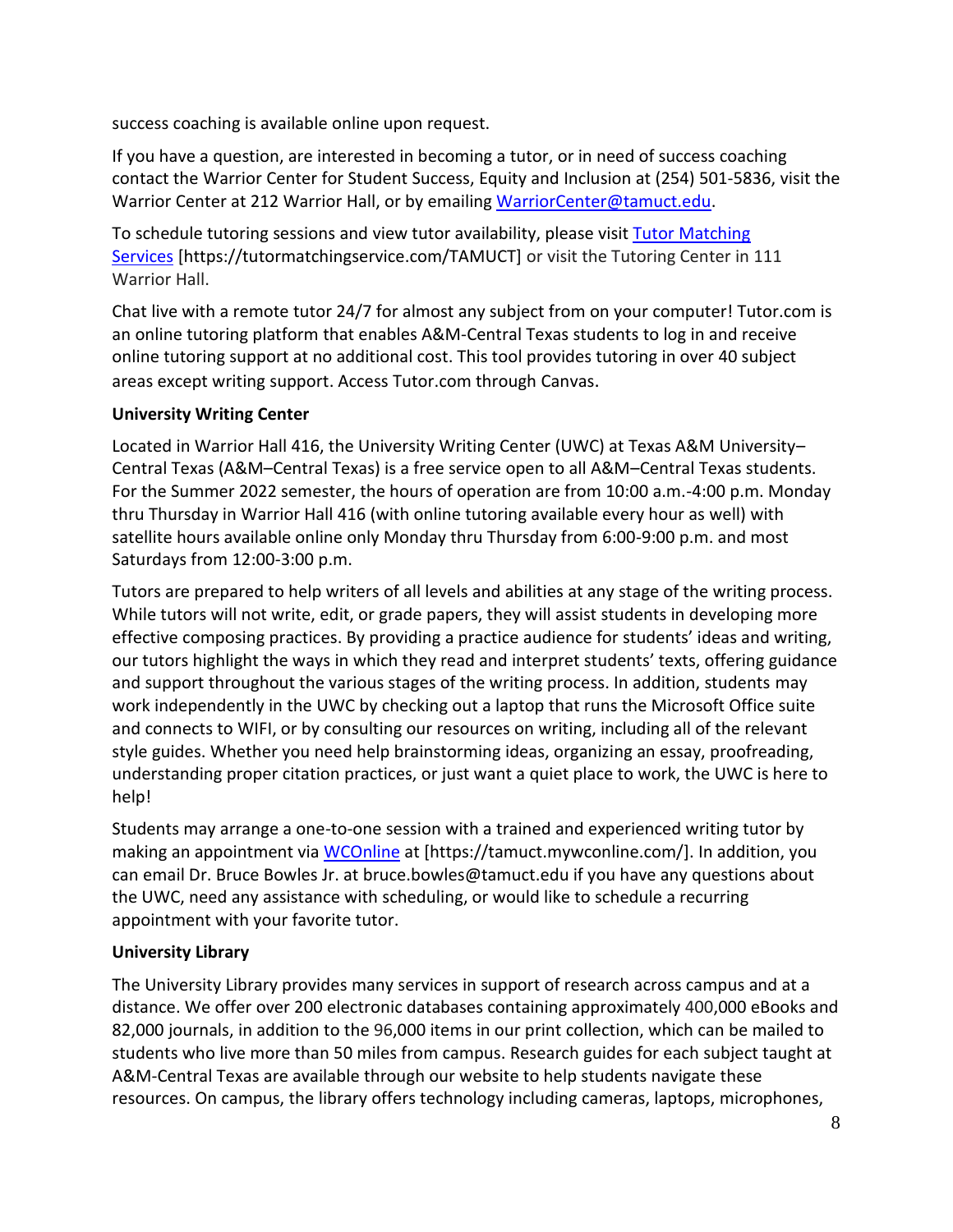webcams, and digital sound recorders.

Research assistance from a librarian is also available 24 hours a day through our online chat service, and at the reference desk when the library is open. Research sessions can be scheduled for more comprehensive assistance, and may take place virtually through WebEx, Microsoft Teams or in-person at the library. Schedule an [appointment](https://nam04.safelinks.protection.outlook.com/?url=https%3A%2F%2Ftamuct.libcal.com%2Fappointments%2F%3Fg%3D6956&data=04%7C01%7Clisa.bunkowski%40tamuct.edu%7Cde2c07d9f5804f09518008d9ab7ba6ff%7C9eed4e3000f744849ff193ad8005acec%7C0%7C0%7C637729369835011558%7CUnknown%7CTWFpbGZsb3d8eyJWIjoiMC4wLjAwMDAiLCJQIjoiV2luMzIiLCJBTiI6Ik1haWwiLCJXVCI6Mn0%3D%7C3000&sdata=KhtjgRSAw9aq%2FoBsB6wyu8b7PSuGN5EGPypzr3Ty2No%3D&reserved=0)

[here](https://nam04.safelinks.protection.outlook.com/?url=https%3A%2F%2Ftamuct.libcal.com%2Fappointments%2F%3Fg%3D6956&data=04%7C01%7Clisa.bunkowski%40tamuct.edu%7Cde2c07d9f5804f09518008d9ab7ba6ff%7C9eed4e3000f744849ff193ad8005acec%7C0%7C0%7C637729369835011558%7CUnknown%7CTWFpbGZsb3d8eyJWIjoiMC4wLjAwMDAiLCJQIjoiV2luMzIiLCJBTiI6Ik1haWwiLCJXVCI6Mn0%3D%7C3000&sdata=KhtjgRSAw9aq%2FoBsB6wyu8b7PSuGN5EGPypzr3Ty2No%3D&reserved=0) [https://tamuct.libcal.com/appointments/?g=6956]. Assistance may cover many topics, including how to find articles in peer-reviewed journals, how to cite resources, and how to piece together research for written assignments.

Our 27,000-square-foot facility on the A&M-Central Texas main campus includes student lounges, private study rooms, group work spaces, computer labs, family areas suitable for all ages, and many other features. Services such as interlibrary loan, TexShare, binding, and laminating are available. The library frequently offers workshops, tours, readings, and other events. For more information, please visit our **Library [website](https://nam04.safelinks.protection.outlook.com/?url=https%3A%2F%2Ftamuct.libguides.com%2Findex&data=04%7C01%7Clisa.bunkowski%40tamuct.edu%7C7d8489e8839a4915335f08d916f067f2%7C9eed4e3000f744849ff193ad8005acec%7C0%7C0%7C637566044056484222%7CUnknown%7CTWFpbGZsb3d8eyJWIjoiMC4wLjAwMDAiLCJQIjoiV2luMzIiLCJBTiI6Ik1haWwiLCJXVCI6Mn0%3D%7C1000&sdata=2R755V6rcIyedGrd4Os5rkgn1PvhHKU3kUV1vBKiHFo%3D&reserved=0)** 

[http://tamuct.libguides.com/index].

## **OPTIONAL POLICY STATEMENTS**

## **A Note about Sexual Violence at A&M-Central Texas**

Sexual violence is a serious safety, social justice, and public health issue. The university offers support for anyone struggling with these issues. University faculty are mandated reporters, so if someone discloses that they were sexually assaulted (or a victim of Domestic/Dating Violence or Stalking) while a student at TAMUCT, faculty members are required to inform the Title IX Office. If you want to discuss any of these issues confidentially, you can do so through Student Wellness and Counseling (254-501-5955) located on the second floor of Warrior Hall (207L).

Sexual violence can occur on our campus because predators often feel emboldened, and victims often feel silenced or shamed. It is incumbent on ALL of us to find ways to actively create environments that tell predators we don't agree with their behaviors and tell survivors we will support them. Your actions matter. Don't be a bystander; be an agent of change. For additional information on campus policy and resources visit the **Title IX webpage** [\[https://www.tamuct.edu/compliance/titleix.html\]](https://www.tamuct.edu/compliance/titleix.html).

## **Behavioral Intervention**

Texas A&M University-Central Texas cares about the safety, health, and well-being of its students, faculty, staff, and community. If you are aware of individuals for whom you have a concern, please make a referral to the Behavioral Intervention Team. Referring your concern shows you care. You can complete the [referral](https://cm.maxient.com/reportingform.php?TAMUCentralTexas&layout_id=2) online

[https://cm.maxient.com/reportingform.php?TAMUCentralTexas&layout\_id=2].

Anonymous referrals are accepted. Please see the [Behavioral Intervention Team](https://www.tamuct.edu/bit) website for more information [https://www.tamuct.edu/bit]. If a person's behavior poses an imminent threat to you or another, contact 911 or A&M-Central Texas University Police at 254-501-5805.